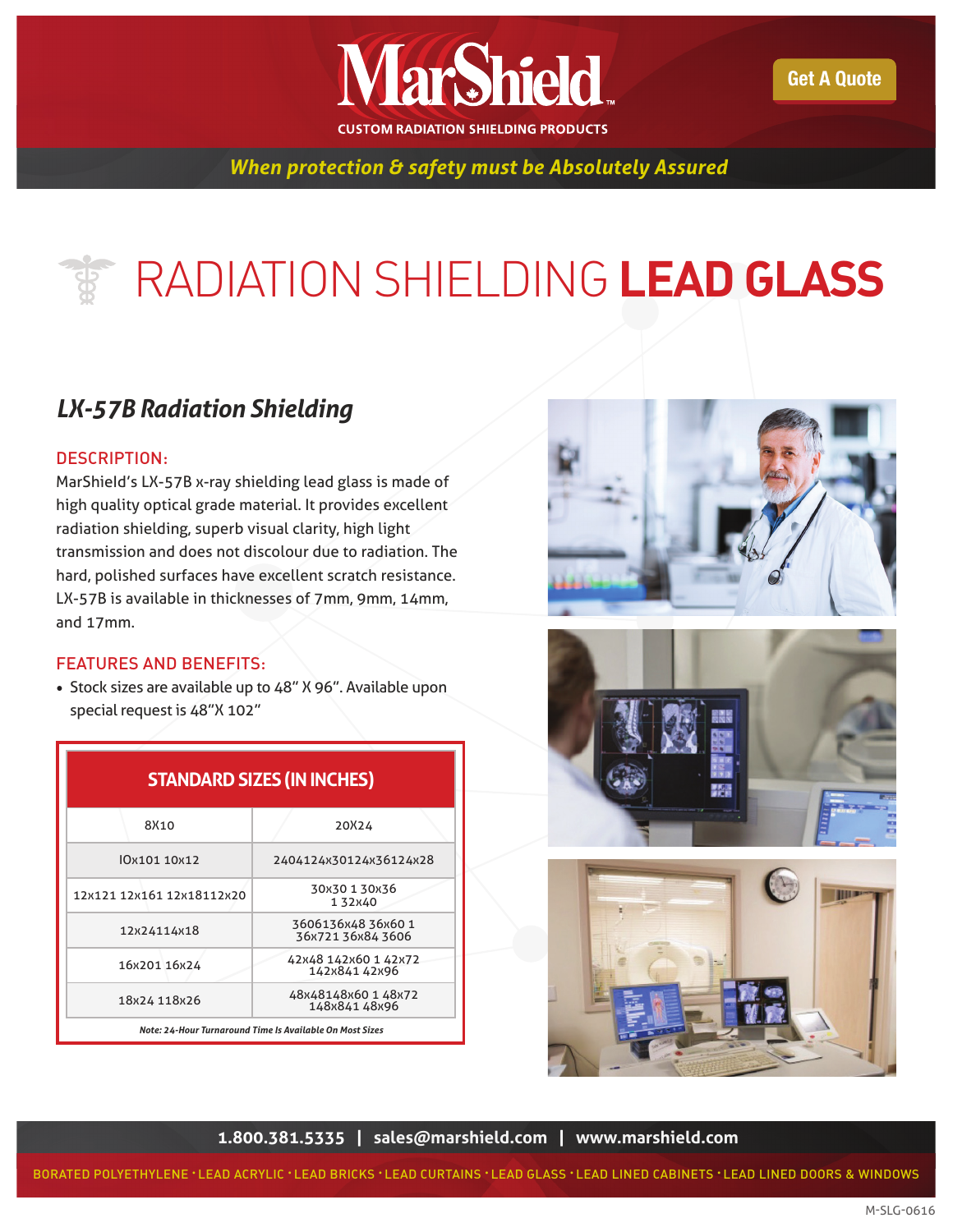STANDARD **LEAD GLASS** *LX-57B Radiation Shielding*

#### LX-57B is available in the following thicknesses and lead equivalencies:

| <b>THICKNESS</b>                                                                             | 7 <sub>mm</sub> | 9 <sub>mm</sub>                              | 14mm              | 17mm                 |
|----------------------------------------------------------------------------------------------|-----------------|----------------------------------------------|-------------------|----------------------|
| Lead Equivalent<br>(in)                                                                      | 1/16"           | $*5/64"$                                     | $*7/64"$          | $*1/8"$              |
| Lead Equivalent<br>(mmpB)                                                                    | 1.6             | 2.0                                          | 3.0               | 3.3                  |
| X-Ray Tube Peak<br>(kV)                                                                      | 150             | 150                                          | 200               | 200                  |
| Weight ( $lbs/ft^2$ )                                                                        | 6.5             | 8.1                                          | 13.1              | 14.8                 |
| Laminated                                                                                    | No              | No                                           | Yes (7mm+<br>7mm) | Yes $(7mm +$<br>9mm) |
| *Lead Equivalent is guaranteed in (mmPb). The converted fraction (in.) is less than the lead |                 | equivalent (mmPb); fraction is over-coverage |                   |                      |

To calculate the values Of the range of "Lead Equivalent (ibs/ sq.ft.)", we converted from the values Of the range of"Lead Equivalent (mmPb)" using the mentioned figures and rounded Off the fractions to one decimal place: 1 fOOt=30.48cm / I pound=453.59g / Density Of Resistant to discolouration due to exposure to ultraviolet rays or cleaning chemicals. The durable L)(-57B glass retains its appealing visual clarity. Offers excellent light transmission (87.3% with 7mm thick glass). LX-57B is noncombustible and will not emit toxic fumes when being cut.

Both surfaces of LX-57B are polished. Using Mohn's hardness scale, LX-57B tests at level 6 (comparable to feldspar, a constituent of granite). LX-57B has excellent scratch resistance because of its hard surface.

LX-57B is a lead barium type glass of high quality optical grade with over 60 percent heavy metal oxide, including at least 55 percent PbO.

#### PROPERTIES OF 7mm, 9mm, 14mm, 17mm LX-57B

- Minimum density: 4.36 (g/cm3)
- Refractive index (Nd): I .71
- Thermal expansion coefficient: 80 x 107/0C (30-380 0 C)
- Knoop hardness: 370

#### LX-57B LEAD GLASS VS. LEAD ACRYLIC/PLASTIC:

For the Same Lead Equivalent\*

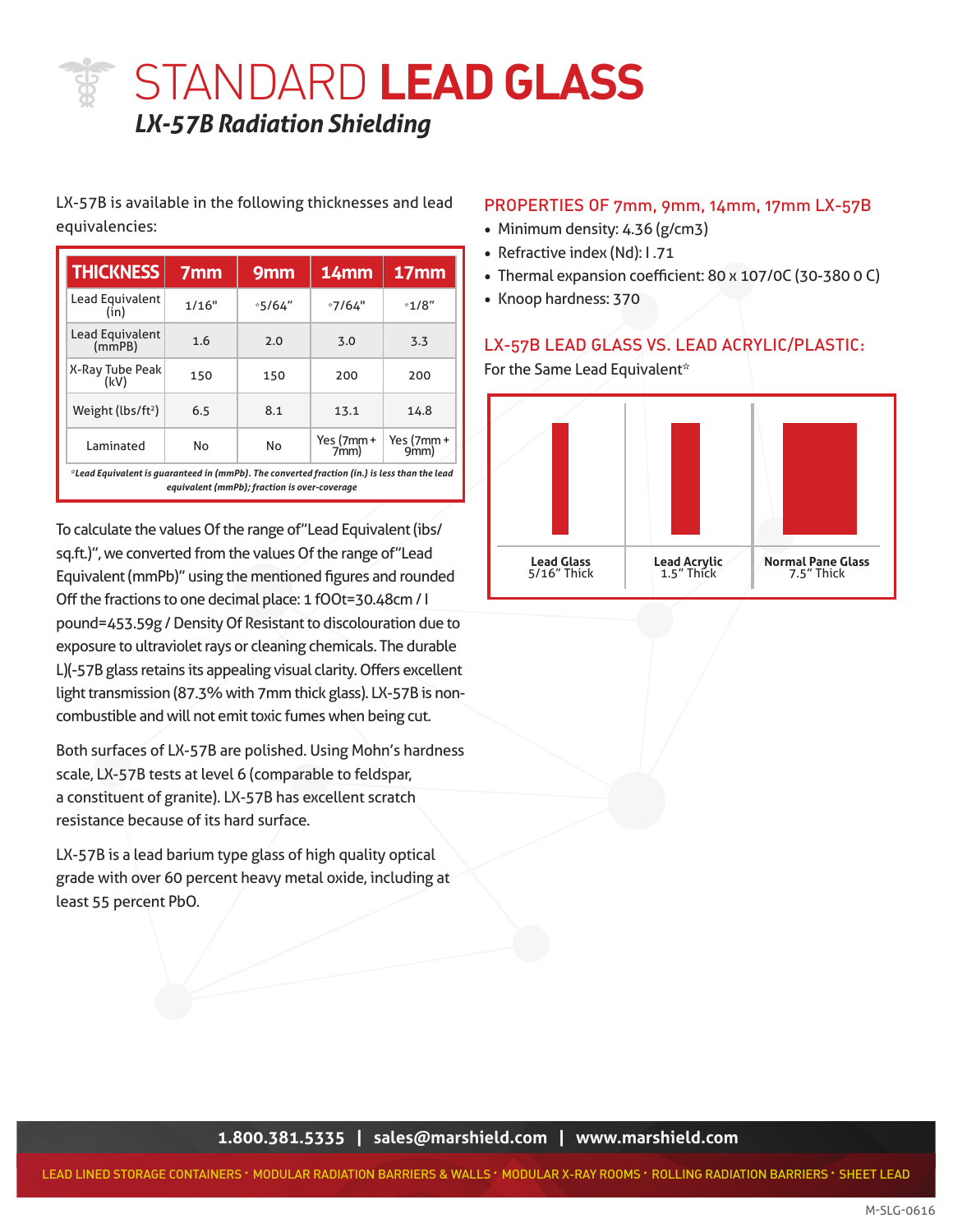## STANDARD **LEAD GLASS** *LX-57B Radiation Shielding*

#### RELATIVE THICKNESS

For the same lead equivalent, acrylic/plastic has to be approximately five times thicker than LX-57B lead glass - significantly reducing observation capabilities. For example, at 16mm Pb, lead glass would be 5/16" thick. Acrylic/plastic would be approximately 1-112" thick for the same protection. The extra thickness of acrylic/plastic may require special framing. LX-57B fits standard sized frames.

#### APPLICATIONS

#### **Medical**

diagnostics screens, and eye protection lenses. X-ray rooms, operating theatres, radiation therapy rooms, dental clinics, veterinary clinics, laboratories, medical

#### **Industrial**

Airport luggage inspection equipment and radiation testing equipment for industrial products.

#### **Nuclear**

Radioactive storage stations, nuclear fuel development and reprocessing plants, and applications near nuclear reactors.

| <b>COMPARISON</b><br><b>TABLE</b>                             | <b>LX-57B</b><br><b>LEAD</b><br><b>GLASS</b> | <b>LEAD</b><br><b>ACRYLIC/</b><br><b>PLASTIC</b><br><b>SHEET</b> | <b>BEST</b><br><b>PRODUCT</b> |
|---------------------------------------------------------------|----------------------------------------------|------------------------------------------------------------------|-------------------------------|
| Combustible                                                   | No                                           | Yes                                                              | $LX-57B$<br>Lead Glass        |
| <b>Effect of Water Ab-</b><br>sorption                        | None                                         | <b>Effects Length</b><br>& Thickness                             | $LX-57B$<br><b>Lead Glass</b> |
| Installation                                                  | Standard                                     | Requires Special<br>Care                                         | $LX-57B$<br><b>Lead Glass</b> |
| <b>Light Transmission</b><br>(1.6mm Lead<br>Equiv., at 150kV) | 87.3%                                        | 59.5%                                                            | $LX-57B$<br><b>Lead Glass</b> |
| <b>Thickness</b><br>(1.6mm Lead<br>Equiv., at 150kV)          | 7 <sub>mm</sub>                              | 42mm (6 times<br>thicker)                                        | LX-57B<br>Lead Glass          |
| Weight                                                        | $6.5$ lbs/ft <sup>2</sup>                    | $14$ lbs/ft <sup>2</sup>                                         | LX-57B<br>Lead Glass          |
| <b>Effects of Sun</b>                                         | None                                         | Causes<br>Cracking                                               | LX-57B<br>Lead Glass          |
| Chemical<br>Resistance                                        |                                              |                                                                  |                               |
| a) Acid                                                       | Greater                                      | Less                                                             | $LX-57B$<br><b>Lead Glass</b> |
| b) Alkali                                                     | Greater                                      | Less                                                             | $LX-57B$<br><b>Lead Glass</b> |

**1.800.381.5335 | sales@marshield.com | www.marshield.com**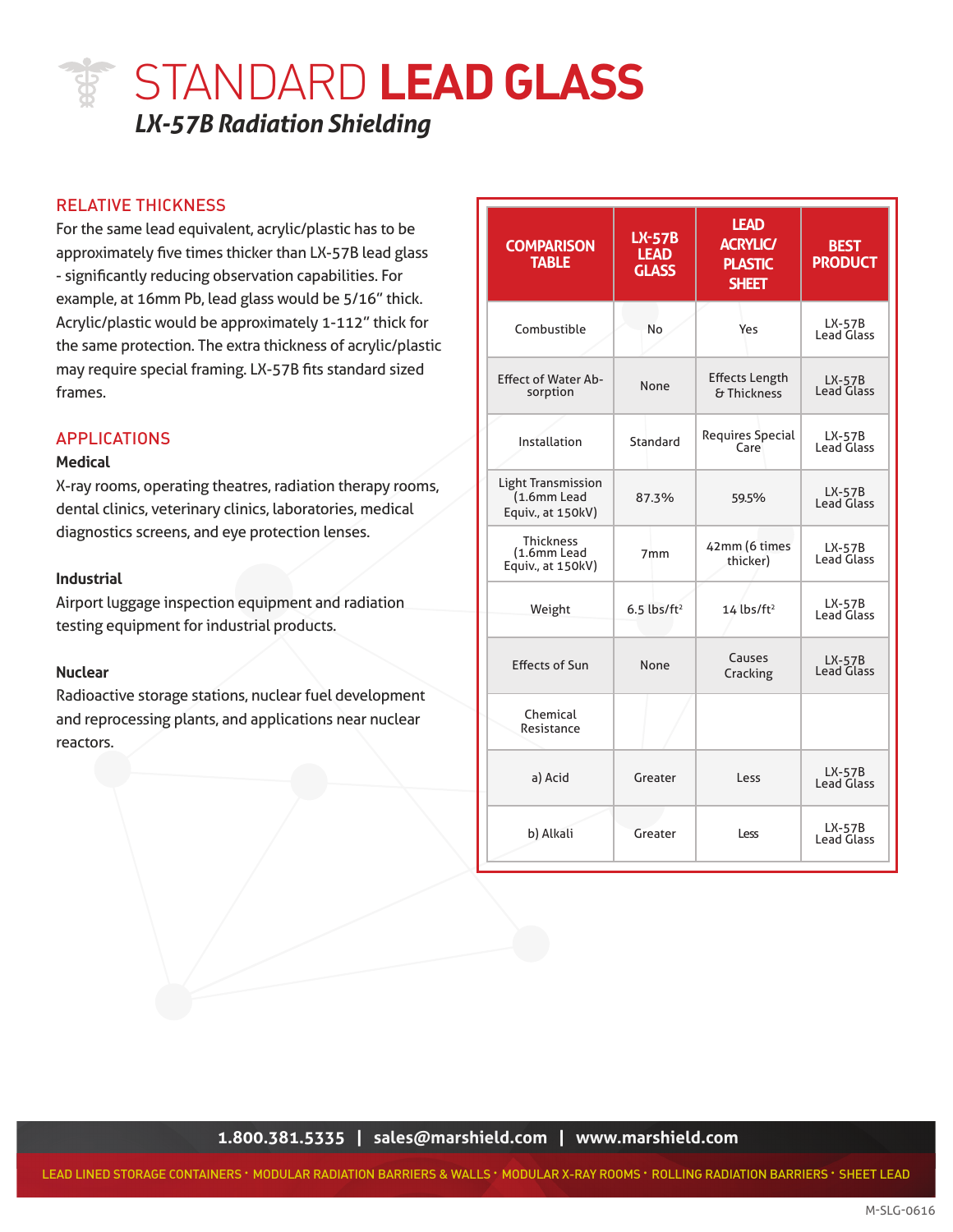

#### DESCRIPTION:

MarShield's Saf-T-Lite Radiation Protector glass comprises LX-57B lead glass, an interlayer, and float glass in a laminated sandwich to create a durable, shatter-resistant alternative to lead acrylic/plastic. This lead safety glass is commonly used in our mobile radiation shields and modular radiation barriers.

#### FEATURES AND BENEFITS:

- Interlayer Saf-T-Lite lead safety glass is available only in 11 mm thickness (1.6mm lead equivalency)
- Provides excellent light transmission of 878%
- Weight: 8 lbs. per sq. ft.
- **TRUSTED FOR OVER 35 YEARS.** THE MILL STATE OF THE SERVICE OF STATES OF THE SERVICE OF STATES AND THE MILL STATES OF THE SERVICE OF THE SERVICE OF THE SERVICE OF THE SERVICE OF THE SERVICE OF THE SERVICE OF THE SERVICE OF • Meets or exceeds the high standards of stringent safety well as nuclear fields around the world, including ANSI Z97.1•1984and 16 CFR 1201 Cat. ll.



**1.800.381.5335 | sales@marshield.com | www.marshield.com**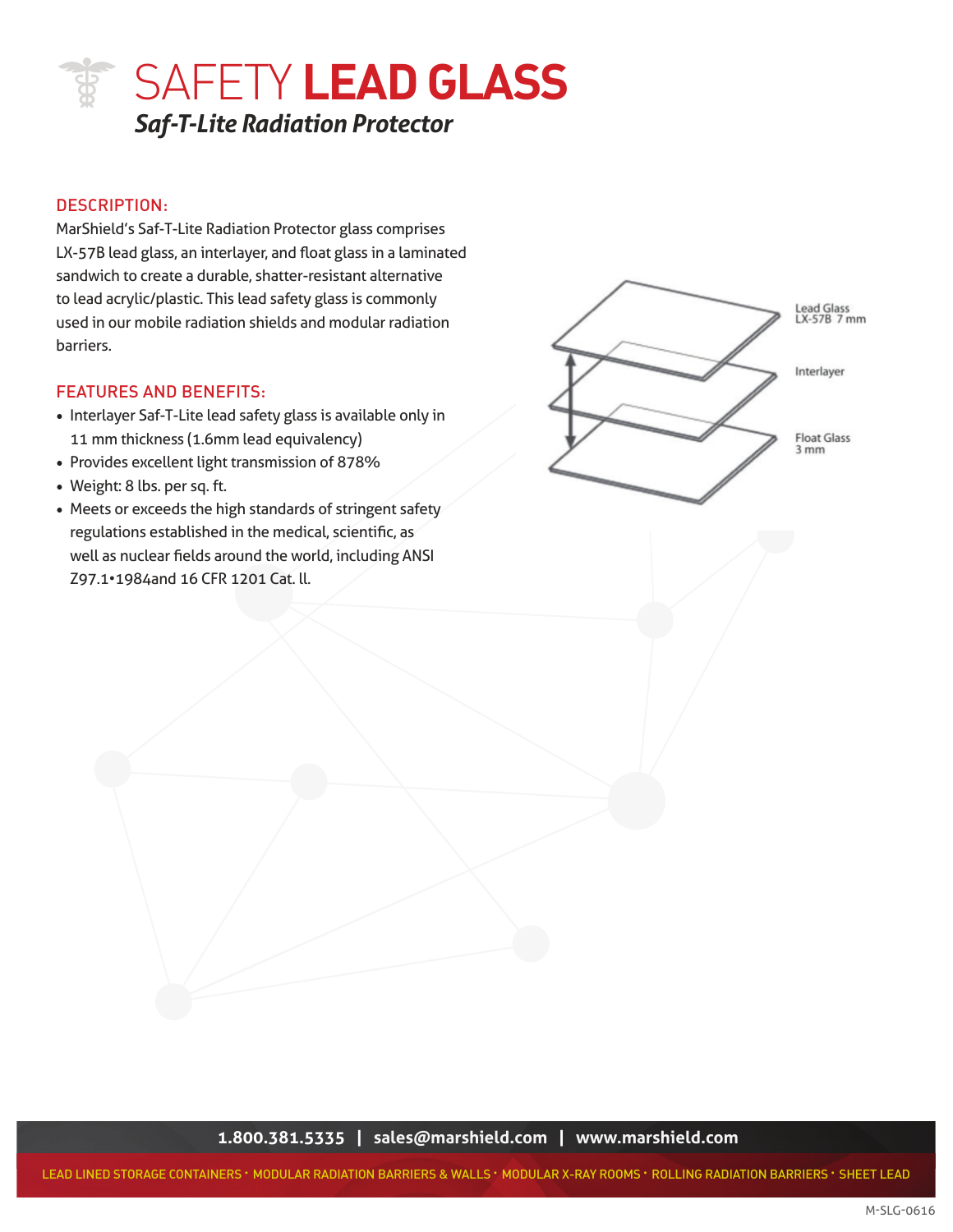## SAFETY **LEAD GLASS** *LX Premium Radiation Shielding*

#### DESCRIPTION:

LX Premium is the next generation of radiation shielding glass. It has a multilayer structure, manufactured by inserting LX-57B high-lead glass between panels of protective sheet glass. This results in a glass surface that will not stain or discolour, even in contact with chemicals or if it is wiped with a wet cloth.

#### FEATURES AND BENEFITS:

- High transparency glass will not stain or discolour when lead substances react to moisture or lipids
- Provides excellent light transmission (at 550nm) Of more than 80%
- To calculate the values of the ran cloth, glass cleaners, and detergents without any concern • Easy to maintain — glass can be using such items as a wet about fogging staining or discolouration. You would clean LX Premium the same way you would clean ordinary windowpanes
- Multilayer laminated glass is impact-safe and shatter resistant

Available in the following thicknesses and lead equivalencies:

| <b>THICKNESS</b>          | 12mm  | 14mm     | 20 <sub>mm</sub> | $22$ mm |
|---------------------------|-------|----------|------------------|---------|
| Lead Equivalent<br>(in)   | 1/16" | $*5/64"$ | $*7/64"$         | $*1/8"$ |
| Lead Equivalent<br>(mmPB) | 1.6   | 2.0      | 3.0              | 3.3     |
| X-Ray Tube Peak<br>(kV)   | 150   | 150      | 200              | 200     |
| Weight ( $lbs/ft^2$ )     | 8.8   | 10.4     | 15.5             | 17.0    |

*\*Lead Equivalent is guaranteed in (mmPb). The converted fraction (in.) is less than the lead equivalent (mmPb); fraction is over-coverage.*

*To calculate the values of the range of "Lead Equivalent (lbs/sq.ft.)", we converted from the values of the range of "Lead Equivalent (mmPb)" using the mentioned figures and rounded off the fractions to one decimal place: 1 foot = 30.48cm / 1 pound = 453.59 g/Density of lead = 11.39g/cm3). Thickness tolerance can be up to +/- 1.3mm.*

**Properties** - 12mm, 14mm, 20mm, 22mm LXPremium Knoop **Hardness:** 520

Stock sizes are available up to 48- x 96'. Available upon special request is 48"x102".



**1.800.381.5335 | sales@marshield.com | www.marshield.com**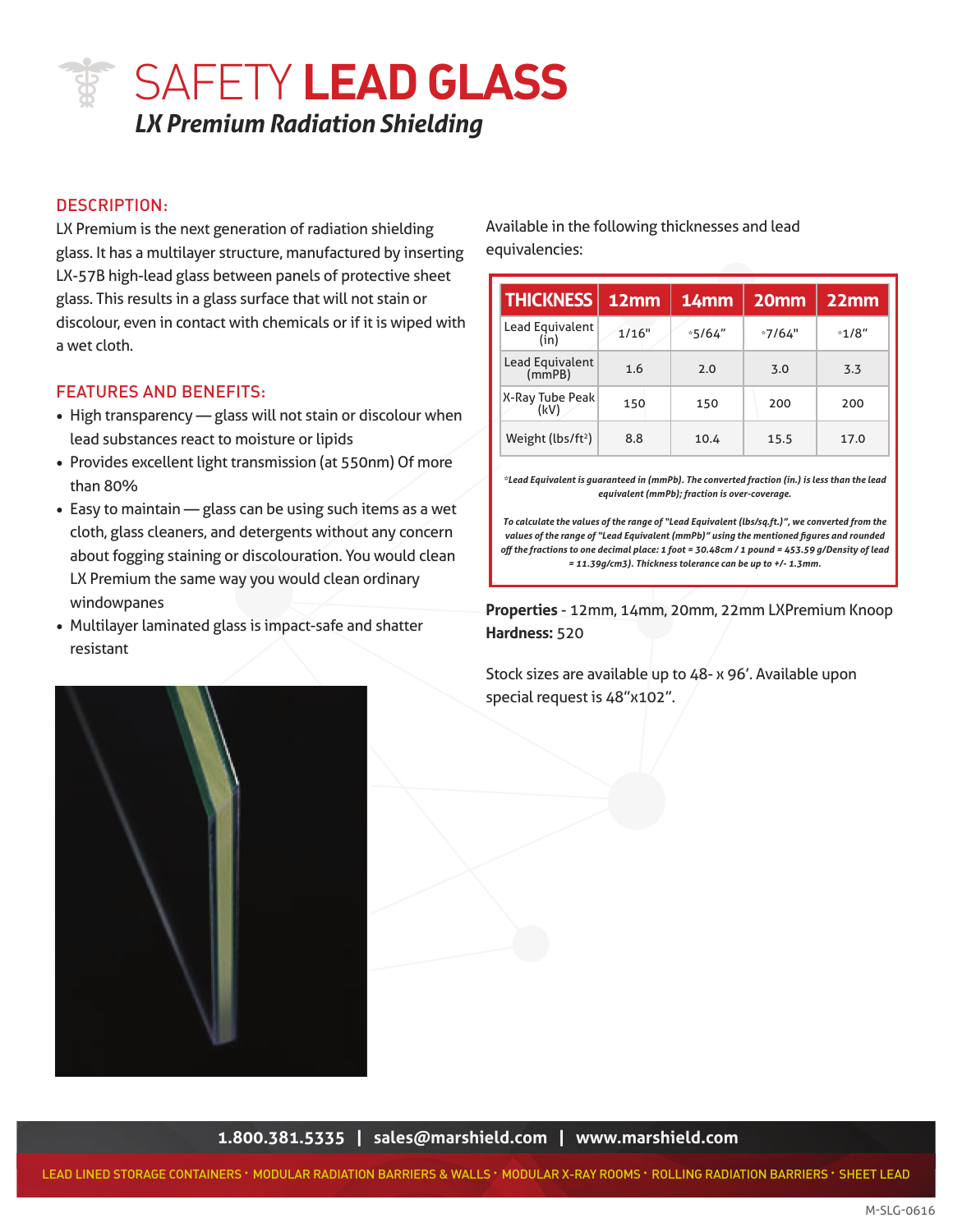## SAFETY **LEAD GLASS** *LFX-9 Lead-Free Radiation Shielding Glass*

#### **FOR ALL YOUR MAMMOGRAPHY NEEDS**

**Maximum Radiation Protection — Completely Lead-Free**

#### DESCRIPTION:

Marshield's LFX-9 is a new type of radiation shielding glass that contains no lead. The lead-free glass is made of strontium, barium, and other materials as radiation shielding and provides X-ray shielding of .5mm LE. LFX-9 is suited for shielding low-energy X-rays in applications where impact safety is required. It is commonly used for the screen shielding glass set to mammography operation equipment.

#### FEATURES AND BENEFITS:

- Completely Lead-Free
- Available in a thickness of9mm with a lead equivalency of
- Easy to clean glass is very scratch-resistant and can be easily cleaned as if it were normal window glass
- Extremely transparent allowing fora dear
- High Impact Resistance three sheets of special glass are laminated together using safety interlayers, making it impact safe. LX-9 meets the requirements of ANSI Z97.1- 2004, Section 5.1
- Lightweight- the specific gravity of LFX-9 is 2.7, and the weight is virtually the same as regular window glass of relative thickness. Weight: 24.5 kg/m2 (—5.1 lbs/ft2)

| <b>COMPARISON</b><br><b>TABLE</b> | <b>LFX-9</b> | <b>LFX-57B</b>                                 | <b>ACRYLIC</b><br><b>W/LEAD</b> |
|-----------------------------------|--------------|------------------------------------------------|---------------------------------|
| Mohs' Hardness                    | 6.5          | 6                                              | $*7/64"$                        |
| Visible Light<br>Transmission     | 85           | 86                                             | 75 and over*                    |
| <b>Specific Gravity</b>           | 2.7          | 4.4                                            | 1.6                             |
|                                   |              | *12mm thick product (lead equivalent: 0.5mm Pb |                                 |



**1.800.381.5335 | sales@marshield.com | www.marshield.com**